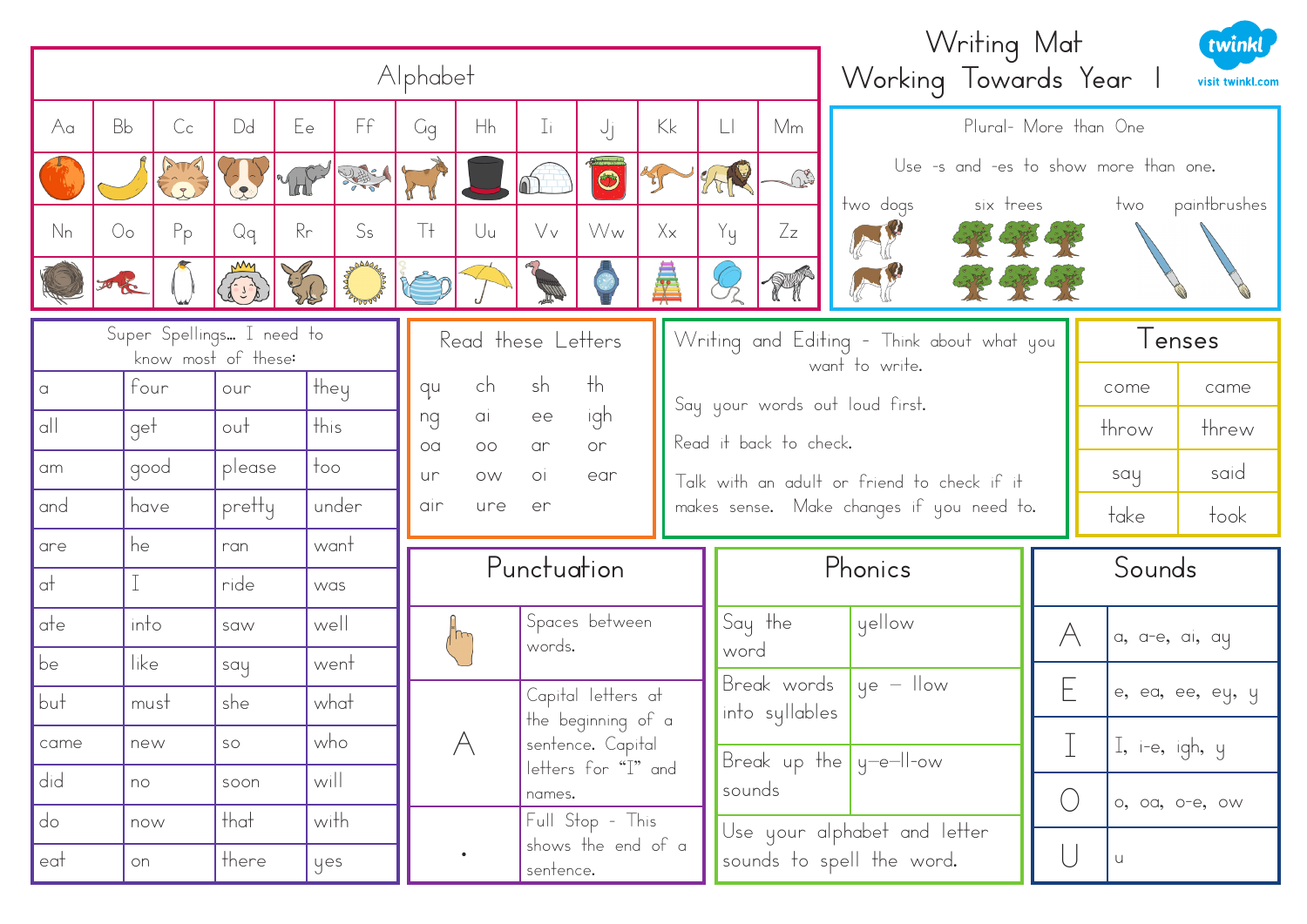|                |                                                  |                     |                                   |                 | Alphabet               |                                                                                  |                                                   |                                                            |                         |                                                         |                                        |            | Plural- More than One                                |                                            | twinkl                                          |  |
|----------------|--------------------------------------------------|---------------------|-----------------------------------|-----------------|------------------------|----------------------------------------------------------------------------------|---------------------------------------------------|------------------------------------------------------------|-------------------------|---------------------------------------------------------|----------------------------------------|------------|------------------------------------------------------|--------------------------------------------|-------------------------------------------------|--|
| Aa             | <b>Bb</b>                                        | C <sub>c</sub>      | Dd<br>Ee                          | Ff              | Gg                     | Hh                                                                               | Ιi                                                | υj                                                         | Kk                      | $\Box$                                                  | Mm                                     |            | Use -s and -es to show<br>more than one.             |                                            | Writing Mat visit twinkl.com<br>Working at Year |  |
|                |                                                  |                     | 465                               | News            |                        |                                                                                  | 40<br>$\bigodot$<br>划<br>three bears three dishes |                                                            |                         | Writing and Editing                                     |                                        |            |                                                      |                                            |                                                 |  |
| N <sub>n</sub> | 0o                                               | $P_{p}$             | $R_{r}$<br>Qq<br><b>CONTROLLS</b> | S <sub>s</sub>  | Τł<br>rê d             | Uu                                                                               |                                                   | $X_{x}$<br>Vv<br>Yy<br>$Z_{Z}$<br>Ww<br>DH<br>鼻<br>T<br>DH |                         |                                                         | Think about what you<br>want to write. |            |                                                      |                                            |                                                 |  |
|                | Super Spellings I need to know<br>most of these: |                     |                                   |                 |                        | Days of the Week<br>Monday Tuesday Wednesday Thursday                            |                                                   |                                                            |                         |                                                         |                                        | DH         |                                                      | Say your words out loud<br>first.          |                                                 |  |
| about          | came<br>dad                                      | home<br>house       | mum<br>need                       | take<br>that    | Friday Saturday Sunday |                                                                                  |                                                   |                                                            |                         |                                                         |                                        |            |                                                      | Read it back to check.                     |                                                 |  |
| after          | did                                              | how                 | new                               | their           | Months of the Year     |                                                                                  |                                                   |                                                            |                         |                                                         |                                        |            | Read these Letters                                   | Talk with an adult or                      |                                                 |  |
| q              | down                                             |                     | no                                | them            |                        | January February March April May                                                 |                                                   |                                                            |                         | qu ch sh th ng wh ph ai                                 |                                        |            |                                                      | friend to check if it<br>makes sense. Make |                                                 |  |
| an             | eat                                              | $\lceil$ ' $\rceil$ | now                               | there           |                        | June July August September October<br>ee igh oa oo ar or ur<br>November December |                                                   |                                                            |                         |                                                         | changes if you need to.                |            |                                                      |                                            |                                                 |  |
| and            | for                                              | $\Gamma$ m          | $\circ f$                         | they            |                        |                                                                                  |                                                   |                                                            |                         |                                                         | ow oi ear air ure er ay                |            |                                                      |                                            |                                                 |  |
| are            | gave                                             | In                  | off                               | this            | Punctuation            |                                                                                  |                                                   |                                                            | ou ie ou ir ue aw ew oe |                                                         |                                        |            |                                                      |                                            |                                                 |  |
| as             | get                                              | into                | on                                | $+o$            | Spaces between words.  |                                                                                  | au ey a-e e-e i-e o-e u-e                         |                                                            | Phonics                 |                                                         |                                        |            |                                                      |                                            |                                                 |  |
| $ $ at         | going                                            | is.                 | one                               | $\frac{1}{100}$ |                        |                                                                                  |                                                   |                                                            |                         |                                                         |                                        |            |                                                      | Say the                                    | yesterday                                       |  |
| away           | good                                             | iŦ.                 | our                               | <b>US</b>       |                        |                                                                                  |                                                   |                                                            |                         | Capital letters at the beginning                        |                                        |            | Suffixes                                             | word                                       |                                                 |  |
| baby           | had                                              | know                | people   very                     |                 |                        | A                                                                                |                                                   |                                                            |                         | of a sentence. Capital letters                          |                                        |            | Use -ing and -ed to make<br>new words in present and | Break                                      | ye- ster - day                                  |  |
| <b>I</b> boy   | has                                              | like                | ran                               | well            |                        | for "I" and names                                                                |                                                   |                                                            |                         |                                                         |                                        | past tense | words into                                           |                                            |                                                 |  |
| $ $ but        | he                                               | little<br>made      | said                              | what<br>when    |                        | $\bullet$                                                                        | Full Stop - This shows the<br>end of a sentence.  |                                                            | Present                 | Past                                                    | syllables                              |            |                                                      |                                            |                                                 |  |
| by<br>came     | have<br>help                                     | make                | saw                               | who             |                        |                                                                                  |                                                   |                                                            |                         | Exclamation Mark - This                                 |                                        |            |                                                      | Break up                                   | ly-e-s-t-er-d-ay                                |  |
| can            | her                                              | me                  | say<br>school                     | will            |                        |                                                                                  |                                                   |                                                            |                         | shows a strong feeling of                               |                                        | dancing    | danced                                               | the letters                                |                                                 |  |
| car            | here                                             | Mr                  | see                               | with            |                        |                                                                                  | emotion.                                          |                                                            |                         |                                                         |                                        | washing    | washed                                               |                                            | Use your alphabet and letter                    |  |
| children   him |                                                  | Mrs                 | she                               | you             |                        | $\sum_{i=1}^{n}$                                                                 |                                                   |                                                            |                         | Question Mark - This shows<br>when there is a question. |                                        | stopping   | stopped                                              |                                            | sounds to spell the word.                       |  |